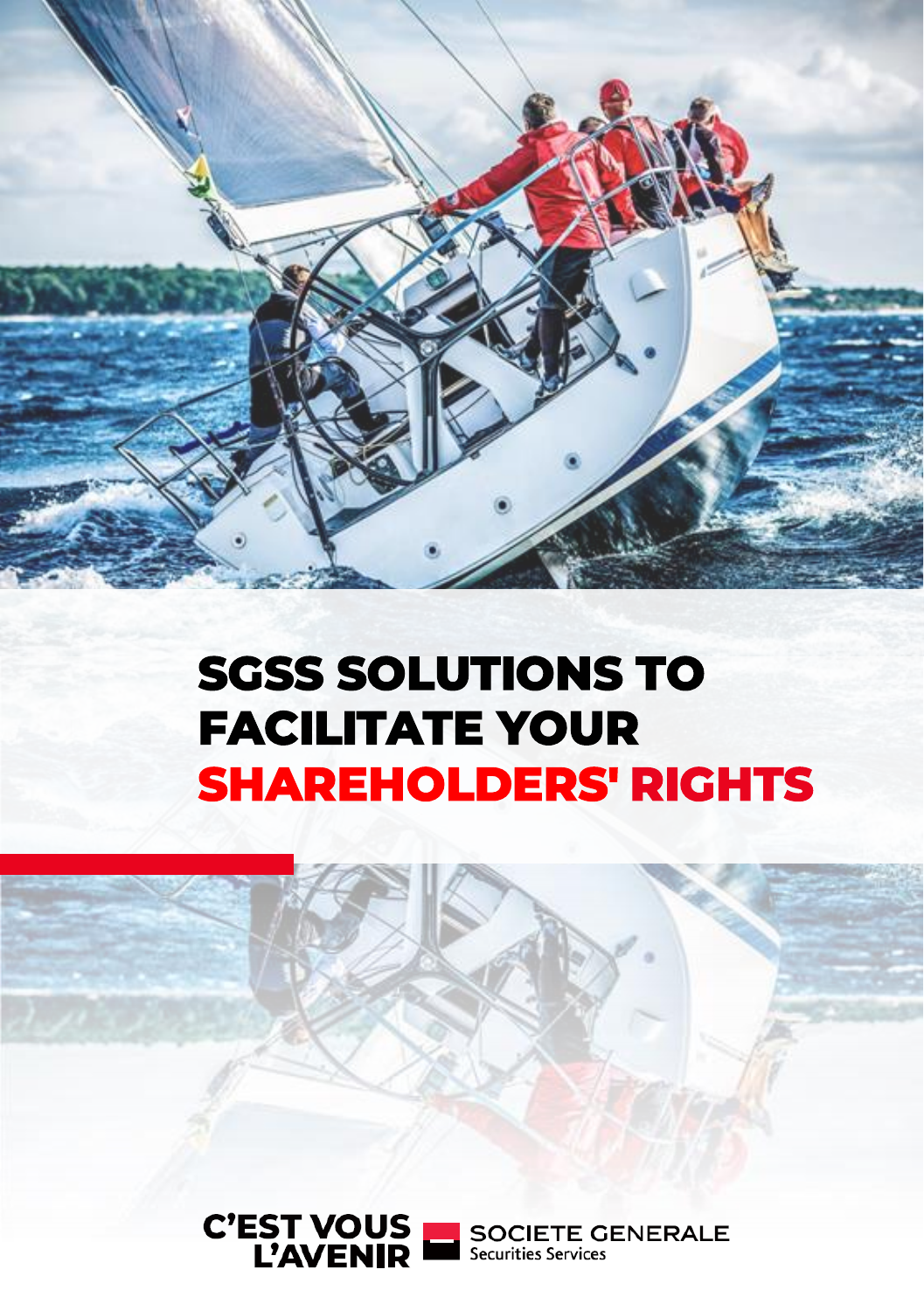## **THE EXERCISE OF VOTING RIGHTS: AN ESSENTIAL PART OF THE RESPONSIBLE INVESTMENT STRATEGY**

As an investor, your commitment has a direct impact on the sustainable growth of the listed companies in whichyou invest.

Exercising your right to vote gives you the opportunity:



**Engage in an active dialogue with the company**



**Exercise your ability to influence**



**Align your voting policy with your ESG commitments to your customers.**

By participating in the voting process, you contribute to the sustainability of the company, to its performance by giving the same guideline to your investments and commitments, **exercisingyour socialand environmentalresponsibility**.

## **SGSS ACCOMPANIES YOU AND FACILITATES THE EXERCISE OF YOUR SHAREHOLDER RIGHTS**

As a custodian account keeper, SGSS provides its institutional clients with a system that **simplifies the exercise ofvotingrights andtailor-made support**.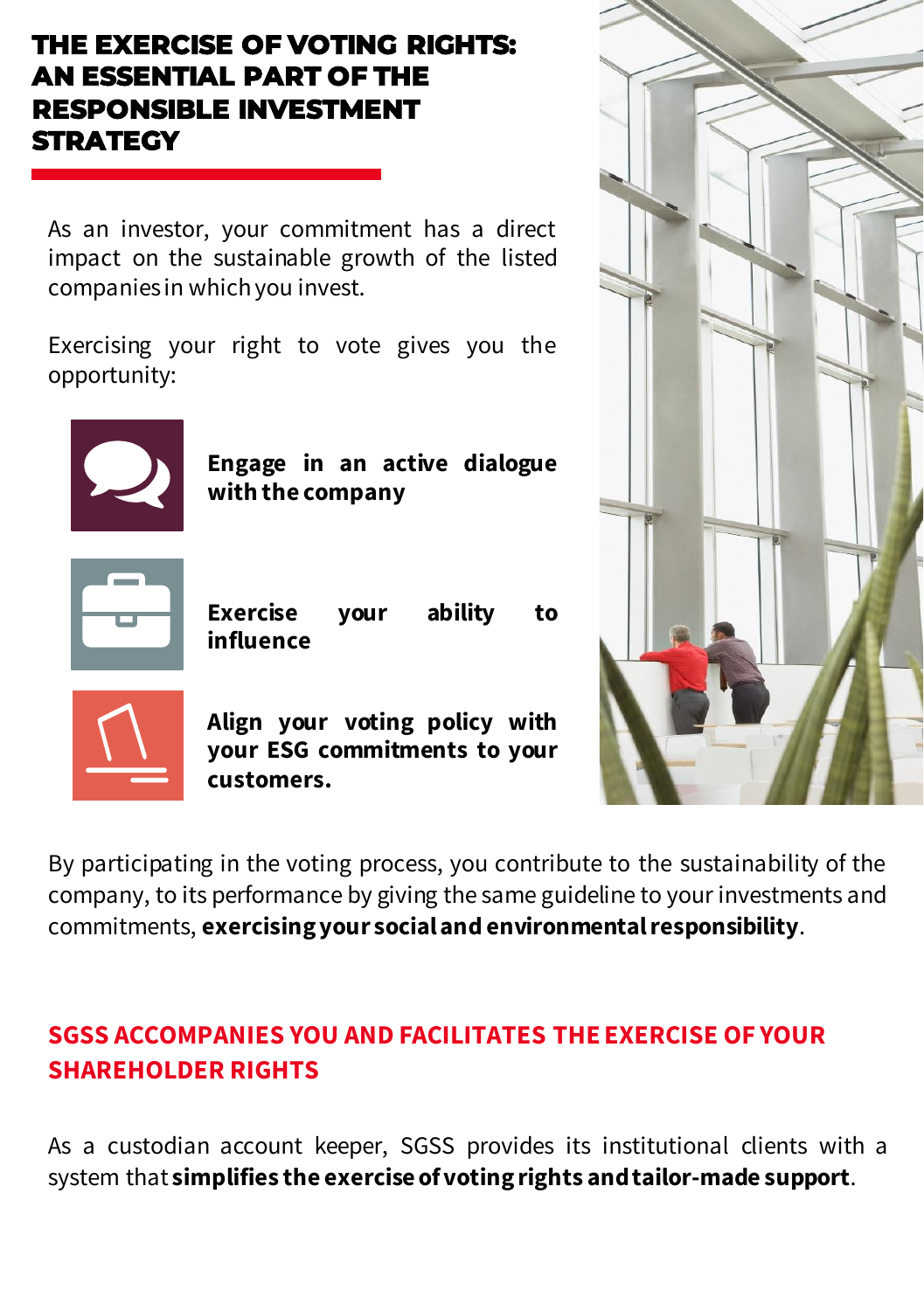## **A COMPLETE OFFER IN ACCORDANCE WITH YOUR EXPECTATIONS AND IN COMPLIANCE WITH REGULATORY REQUIREMENTS**

**The SGSS offer includes :** 



**Announcements of general meetings:** in consultation on the ProxyEdge platform.



**Up-to-date information on voting models as well as the specificities of the markets or issuers** (requirements for registration of securities, requisite authority to be implemented, obligation of physical ballot papers, necessary account structures, etc.).

**The routing of your voting instructions to** the centralizing agentof the issuer concerned.

**Consultation of your voting history** and access to a statistics generating module tohelp your voting reports.

**TRANSPARENCY SIMPLICITY EXPERTISE**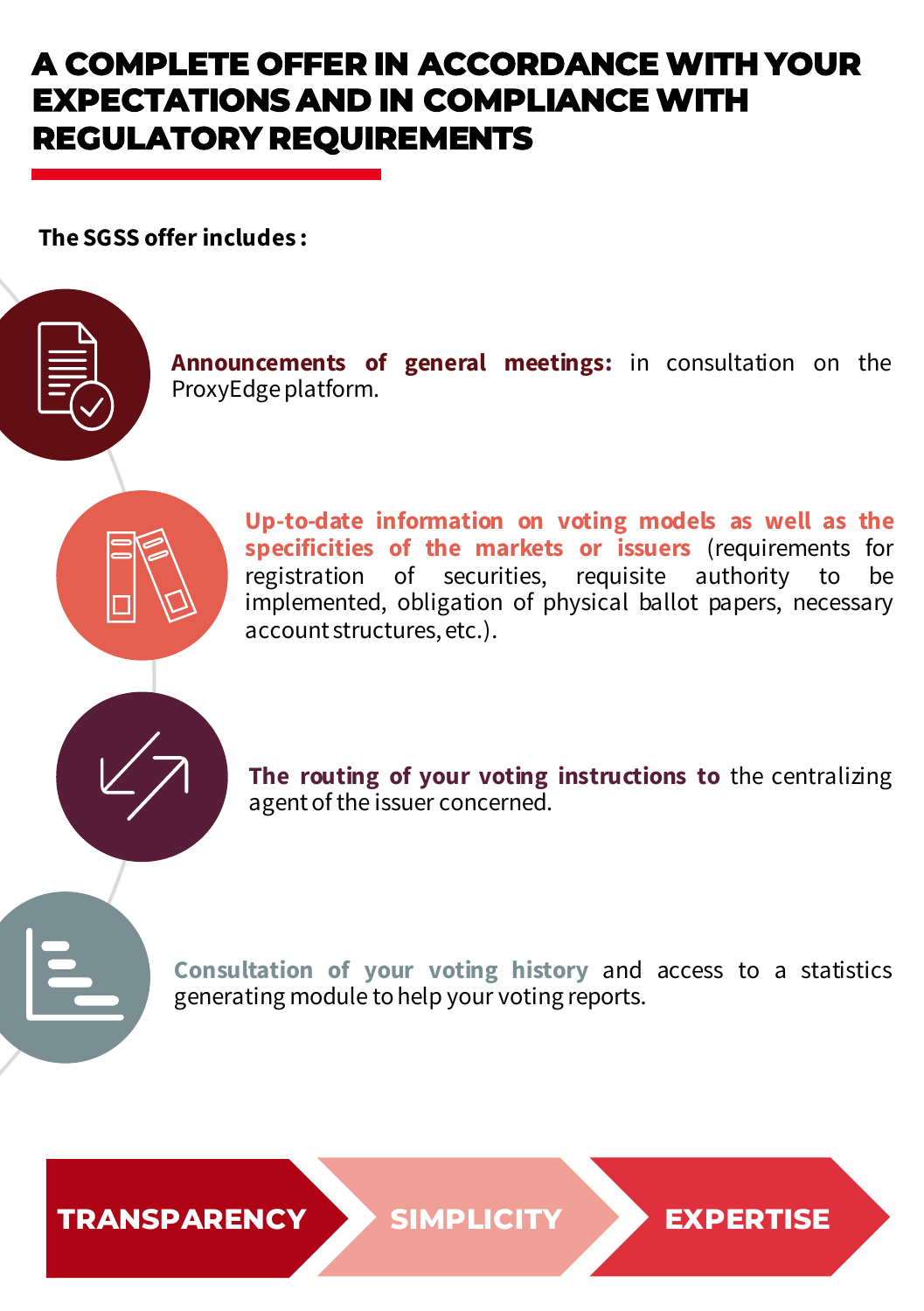

## **SGSS OFFERS YOU:**

**EASIER ACCESS TO VOTING REFERRAL AGENCIES**

**1**

**AN INDEPENDENT ASSESSMENT OF THE NON-FINANCIAL PERFORMANCEOF YOUR INVESTMENTS**

**2**

## **VOTE & ESG**

In order to enable you to exercise your shareholder rights in line with your commitments and investment policy, SGSS can activate access to the voting recommendations of 19 proxy advisors providing voting proposals in line with your ambitions.

As a partner committed to responsible investment, SGSS provides you with a clear and synthetic vision of the positioning of your investments in terms of carbon footprint but also in terms of governance quality and the quality of management of environmental and societal aspects thanks to its partnership with MSCI.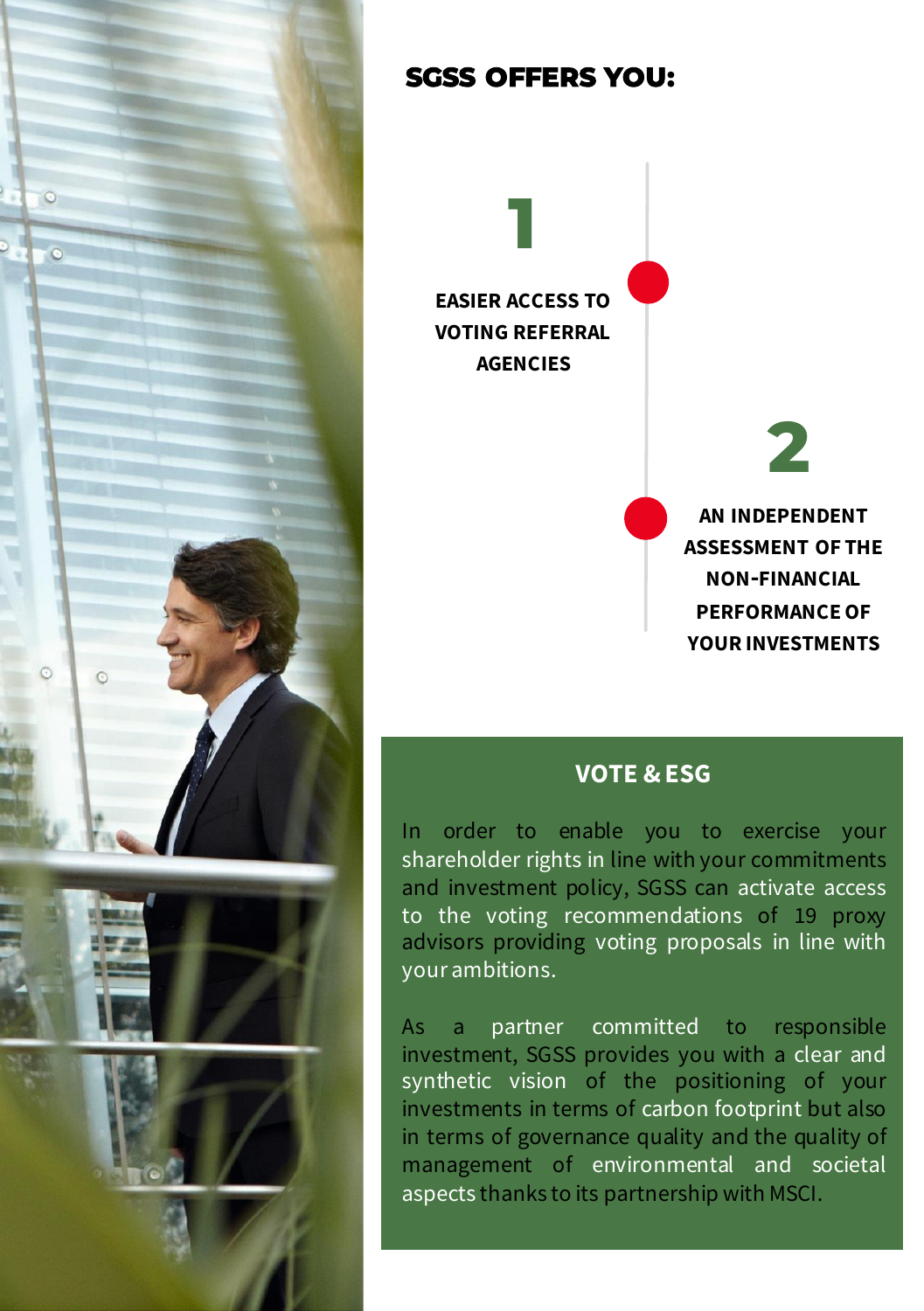## **A SINGLE COVERAGE IN MORE THAN 45 COUNTRIES SERVING THE OBJECTIVES OF SRD II REGULATION**



- EU markets covered
- Proposed EU markets, open on request
- Other markets covered

## **OBJECTIVESOF THE SRD II REGULATIONS\* :**



**Promoting long-term shareholder engagement**



**Ensuring the long-term viability of European companies**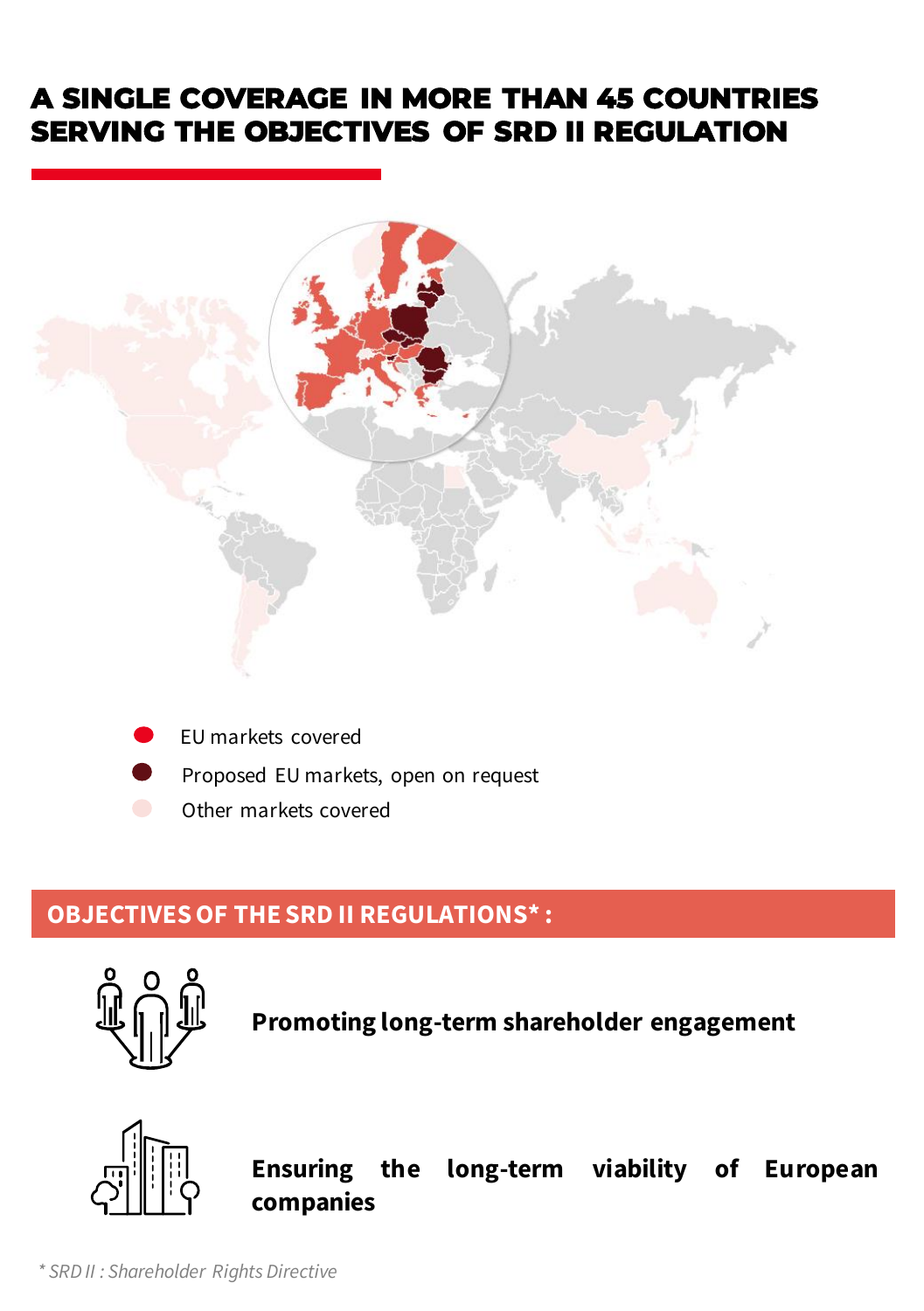As a custodian account keeper, **SGSS has taken the necessary steps to upgrade its services** tomeet the new regulatory framework set by Directive (EU) 2017/828.

**Identification of shareholders** and transmission of names and contact details by SGSS if requested by issuers. **Transmission of information specific** to corporate events other than General Meetings by SGSS so that shareholders canexercise their rights. **Facilitating the exercise of shareholders' rights**: transparency of the SGSS tariff grid and extension of our European coverage proposal (eight additional Member States).

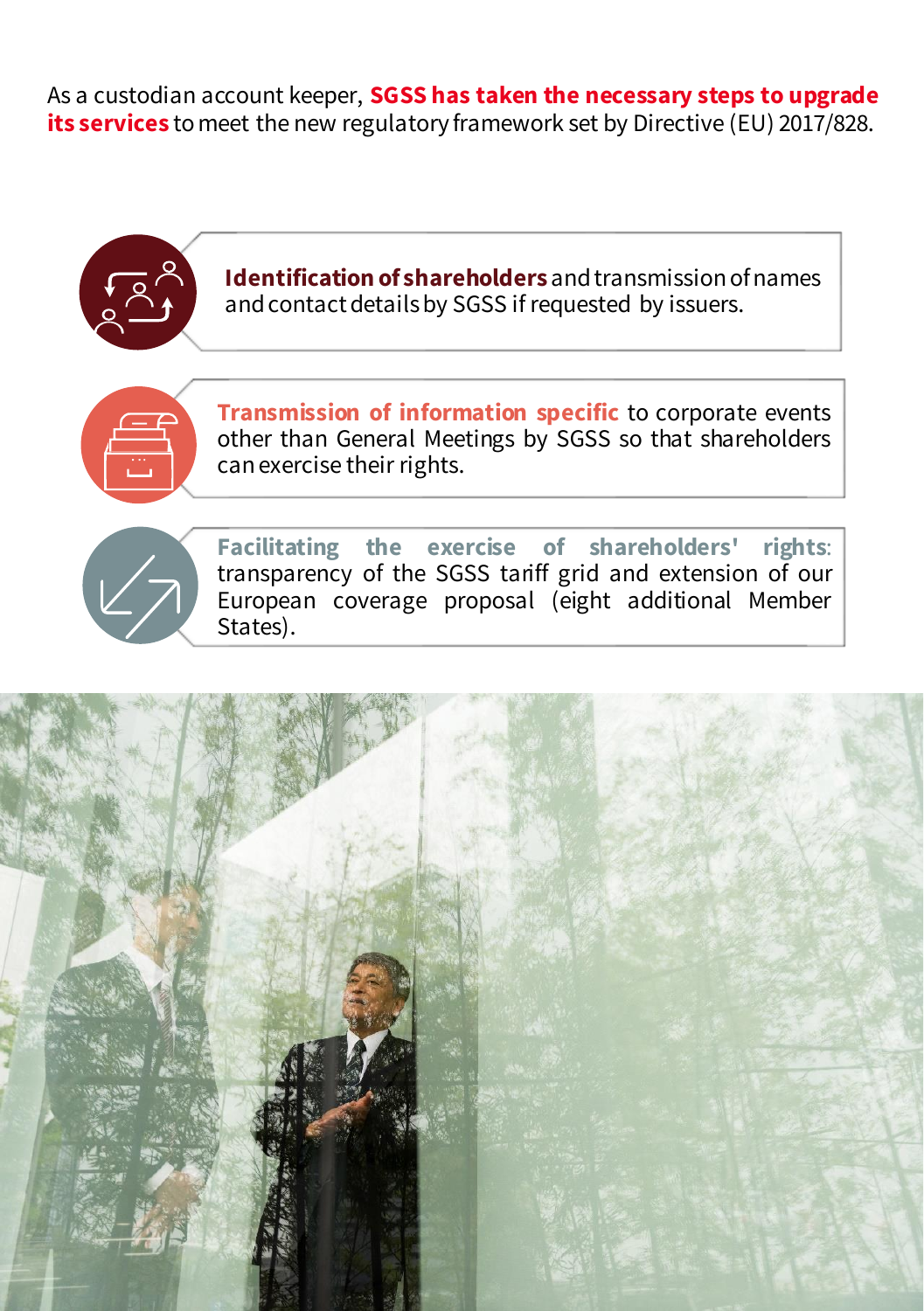## **A SINGLE INTERMEDIARY FOR THE WHOLE YOUR VOTING INSTRUCTIONS**

SGSS has teamed up with its partner Broadridge to offer you a simplified service for managing your voting instructions.

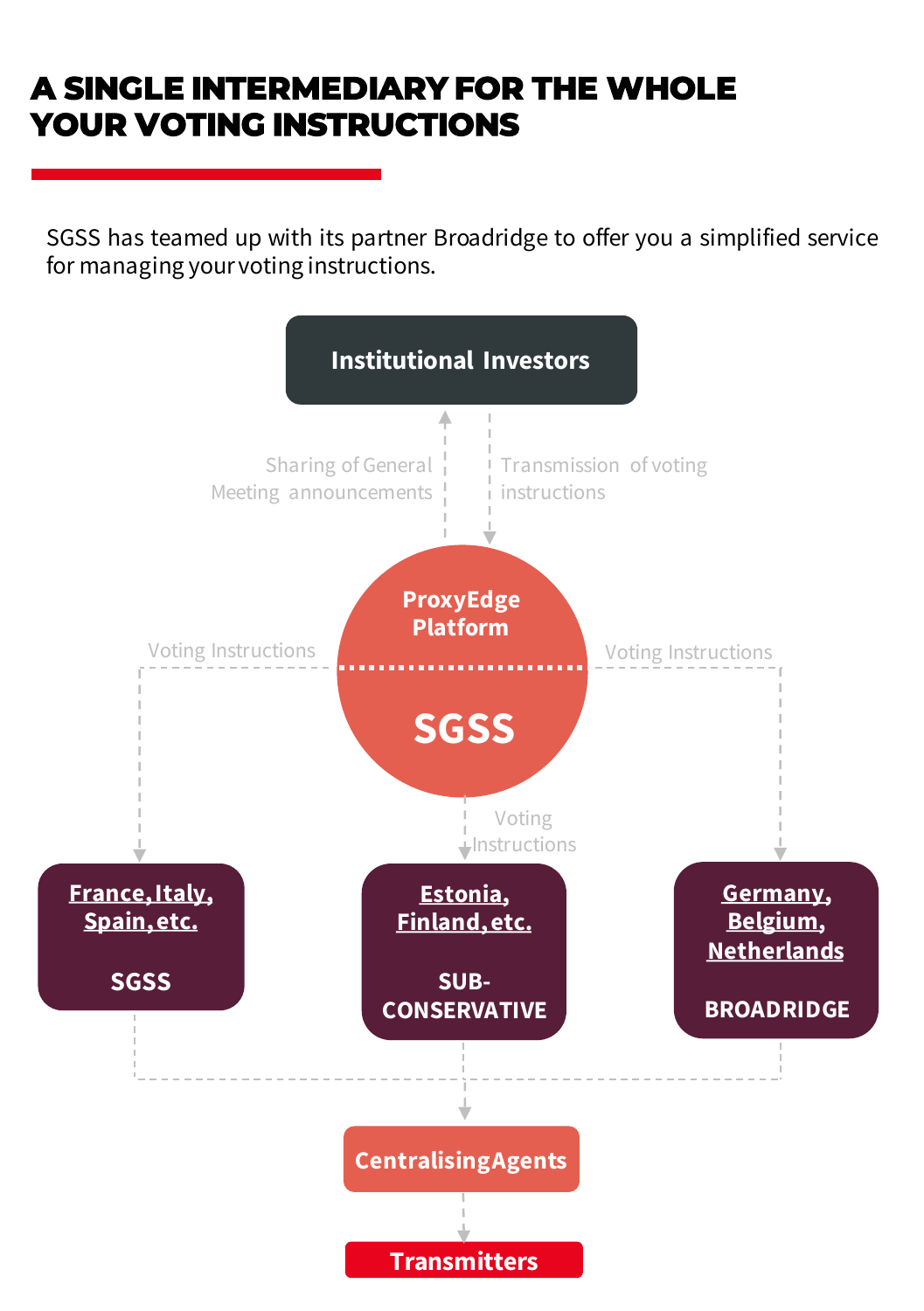In accordance with the new directive, in a **move towards transparency** and in order to provide you with all the information you need to **invest responsibly**, SGSS is informing you of its new fee schedule.

|                                                               | <b>General Meetings</b>                                                                                                                                              | Unit commission (€ excl. VAT) |
|---------------------------------------------------------------|----------------------------------------------------------------------------------------------------------------------------------------------------------------------|-------------------------------|
|                                                               | Access to the Broadridge tool (ProxyEdge)                                                                                                                            | Inclus                        |
| <b>Invoicing of annoucements relating to General Meetings</b> |                                                                                                                                                                      |                               |
| All countries                                                 |                                                                                                                                                                      | 10                            |
| <b>Invoicing of votes</b>                                     |                                                                                                                                                                      |                               |
| Zone 1                                                        | France                                                                                                                                                               | 40                            |
| Zone <sub>2</sub>                                             | Belgium, Bulgaria, Canada, Croatia, Denmark, Egypt,<br>Germany, Luxembourg, Malaysia, Mexico, Netherlands,<br>Norway, Spain, Singapore, Sweden, United Kingdom, USA. | 60                            |
| Zone <sub>3</sub>                                             | Argentina, Australia, Austria, Chile, China, Cyprus, Euroclear,<br>Bank, Greece, Hong-kong, Indonesia, Ireland.                                                      | 100                           |
| Zone 4                                                        | Estonia, Hungary, Italy, Japan, Lithuania, Latvia, Philippines,<br>Czech Republic, Romania, Slovakia, Slovenia.                                                      | 200                           |
| Zone 5                                                        | Finland, Israel, Poland, Portugal, Switzerland, Jordan.                                                                                                              | 300                           |
| <b>Invoicing of votes (funds)</b>                             |                                                                                                                                                                      |                               |
| All countries                                                 |                                                                                                                                                                      | 200                           |

### **Our sales team is at your disposal for its implementation.**

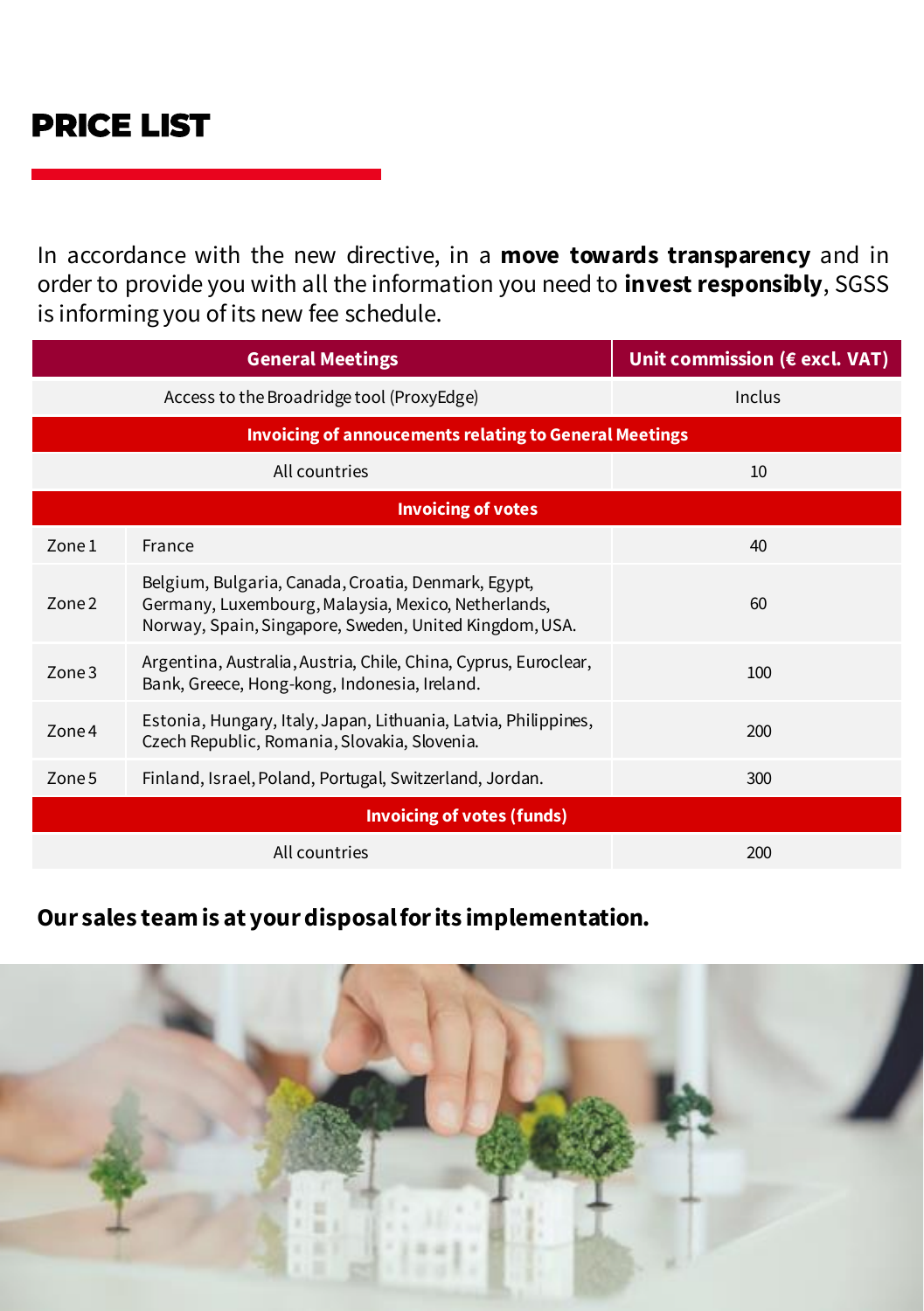## **THE ADVANTAGES OF THE SGSS SYSTEM**

**1**

**2**

**3**

**4**

**5**

## **SIMPLICITY**

Exercising shareholder rights becomes very simple thanks to the centralization of information on a singleplatform.

## **ROBUSTESSE**

SGSS coordinates the entire process of transmitting voting instructions, ensuring the robustness of the transmission process between cross-border actors. **TRANSPARENCY** 

## **COMMITMENT**

In line with its strong commitment to social and environmental responsibility, SGSS is making its best efforts to develop its processing chains for the greater benefit of its investor andissuer clients.

## **EXPERTISE**

Thanks to its partnership with Broadridge Financial Solutions Ltd, SGSS provides you with up-to-date and detailed information on the specifics of each market, to enable you to exercise your shareholder rights under the best possible conditions.

In an increasingly responsible approach, SGSS provides its clients with a complete, detailed and transparent view of its entire offering.